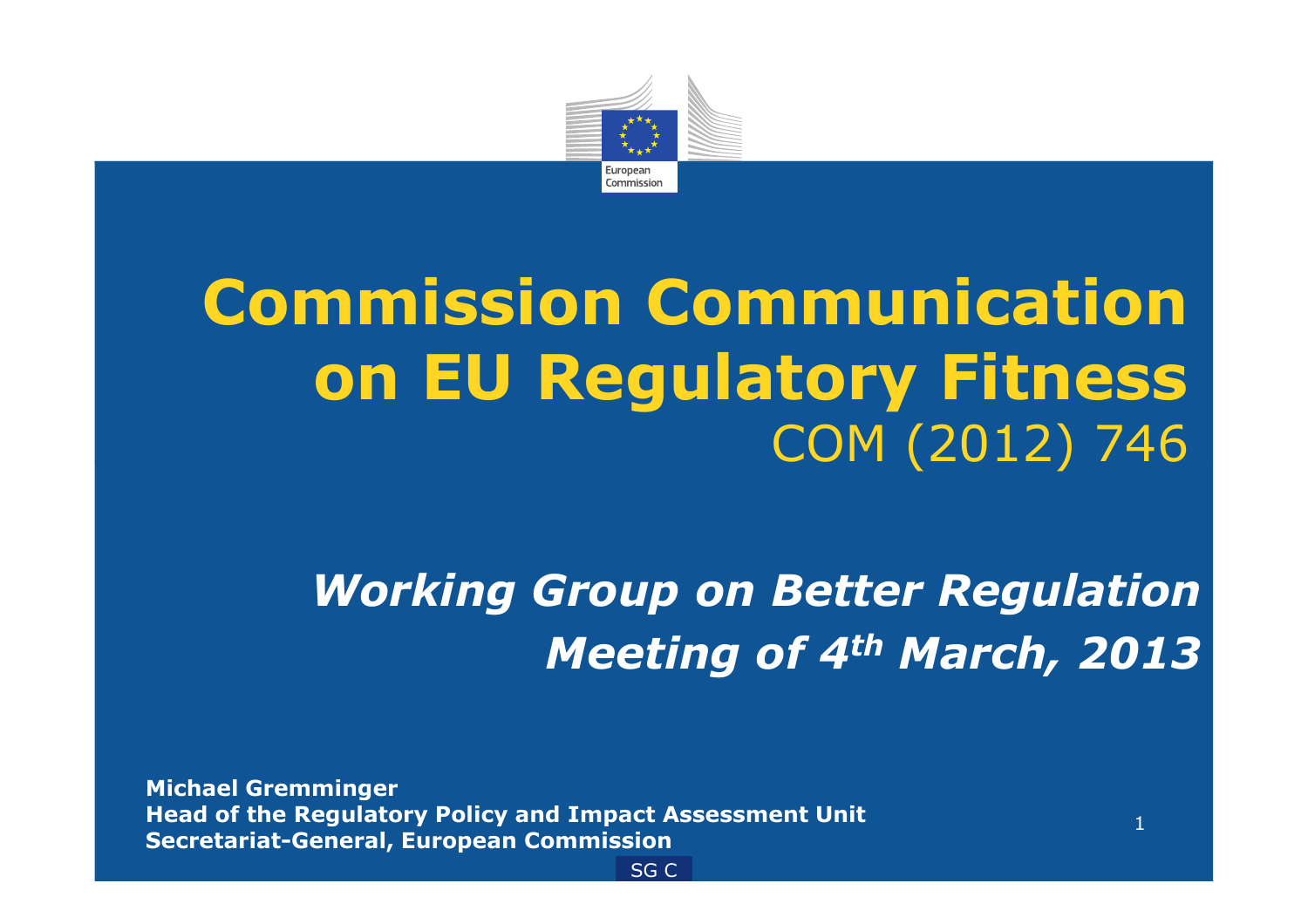

#### **Policy context**

- Continued need for Smart Regulation given the Economic and Financial Situation
- EU legislation is to achieve EU Treaty objectives
- EU legislation has cost as has non-action, weak rules or poor enforcement
- Achieving EU policy goals at minimum costs
- Building on Experience/Strengths

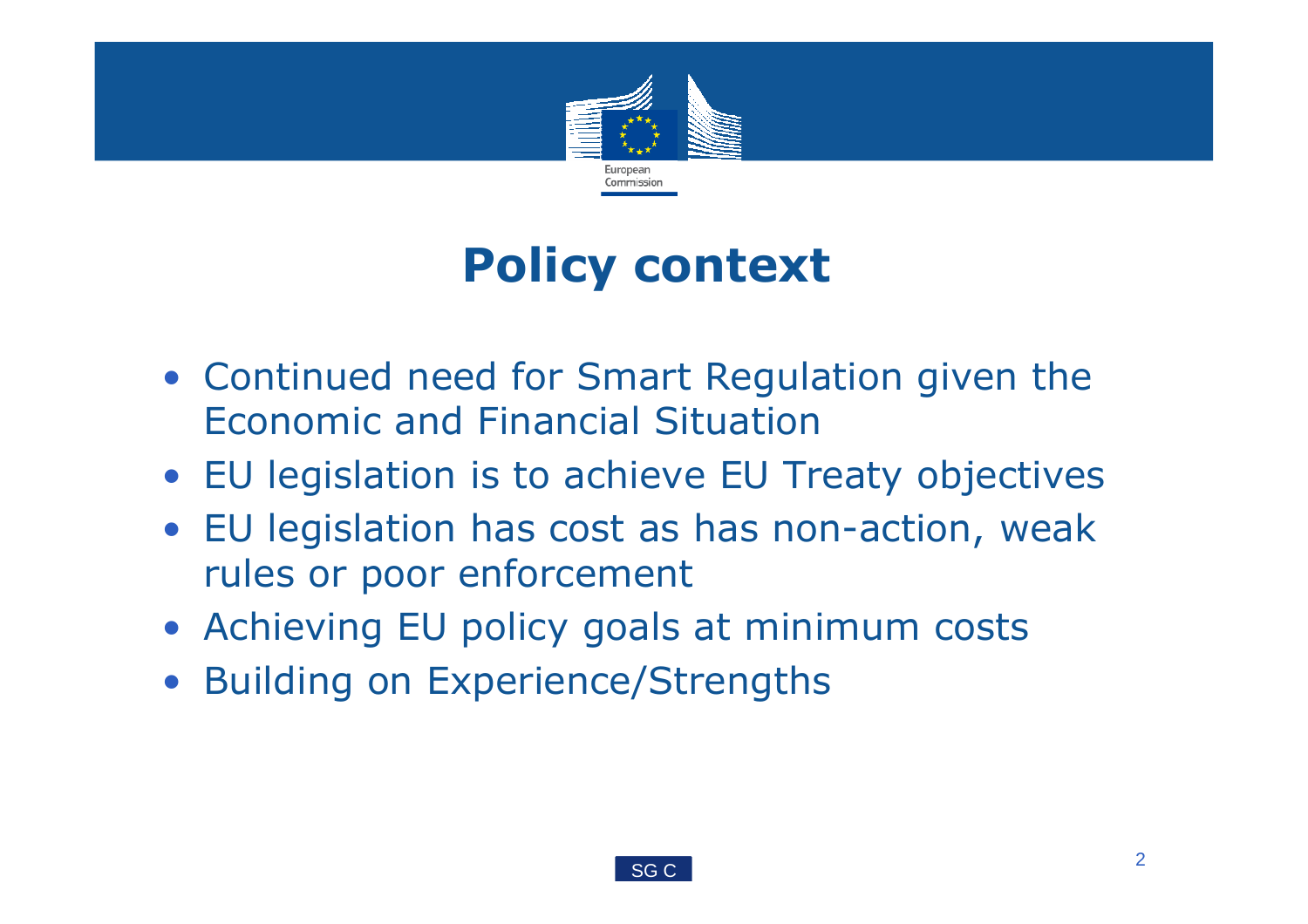

## **Building on Experience …**

- Legislative procedures improved consistently
- Impact Assessment (IA) for all proposals with significant impact
- More than 300 open internet consultations over the last 3 years
- Administrative Burden Reduction (ABR) by 25% (30.8 billion  $\epsilon$ ) in 13 priority areas
- 640 simplification initiatives approved
- 4450 legal acts repealed
- "Think small first" approach: Micro exemptions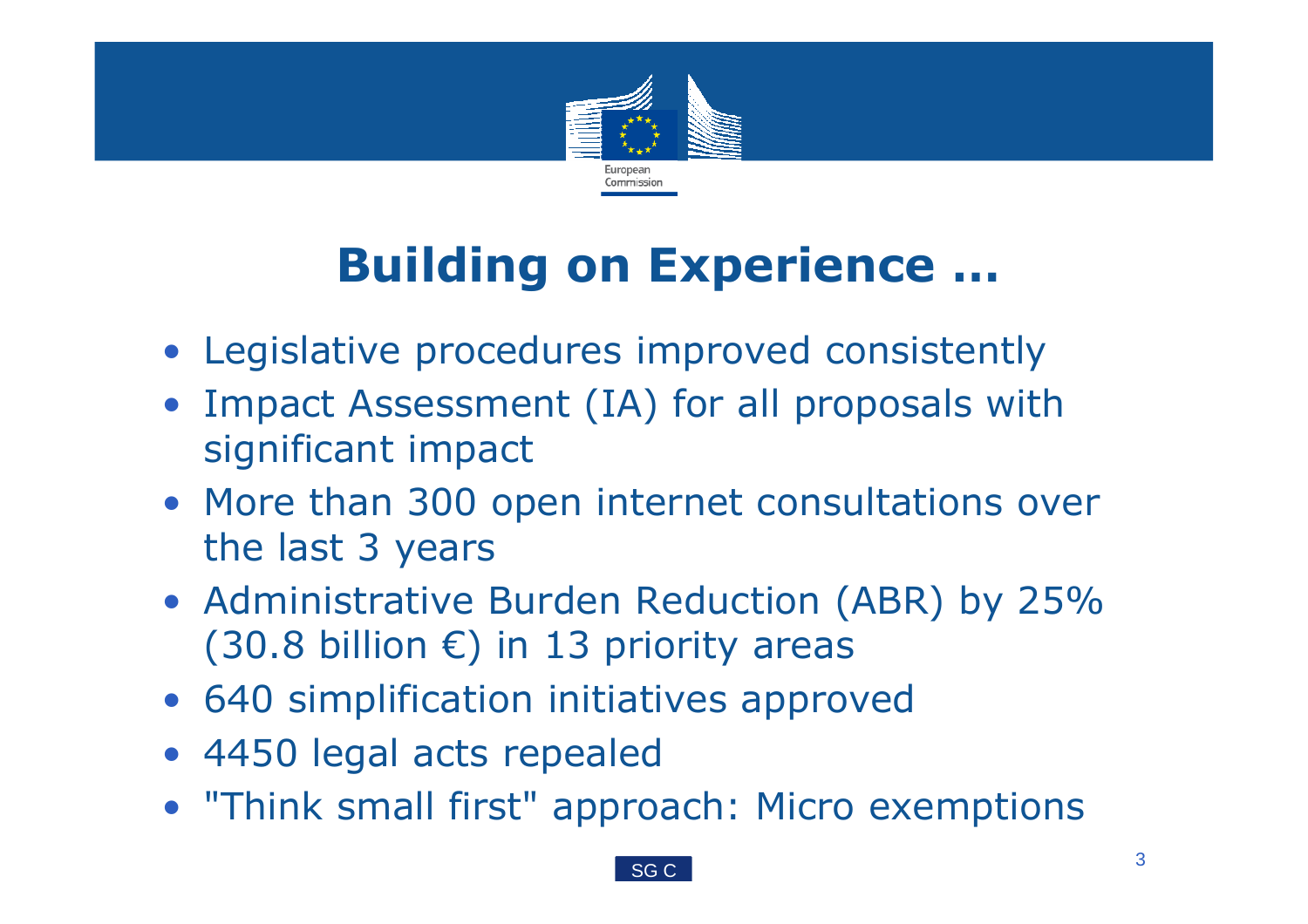

#### **Smart Regulation objectives**

- Most effective EU legislation at least cost
- Respects the principles of subsidiarity and proportionality
- A simple, clear, stable and predictable regulatory framework for businesses, workers and citizens

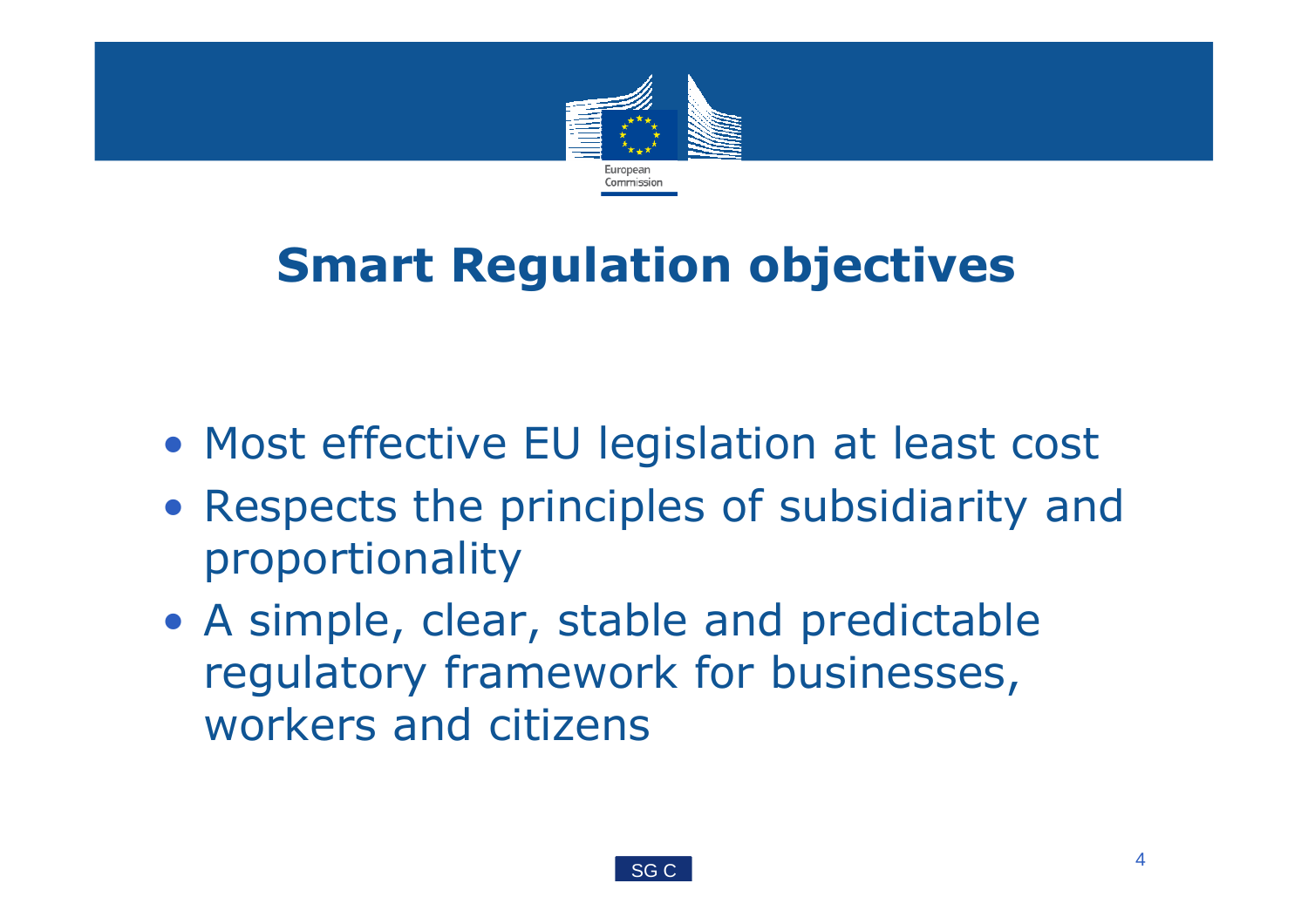

## **3 Actions streams for 'Keeping Fit'**

- Regulatory Fitness and Performance Programme ("REFIT")
- Strengthening the Smart Regulation Tools
- Working in Partnership

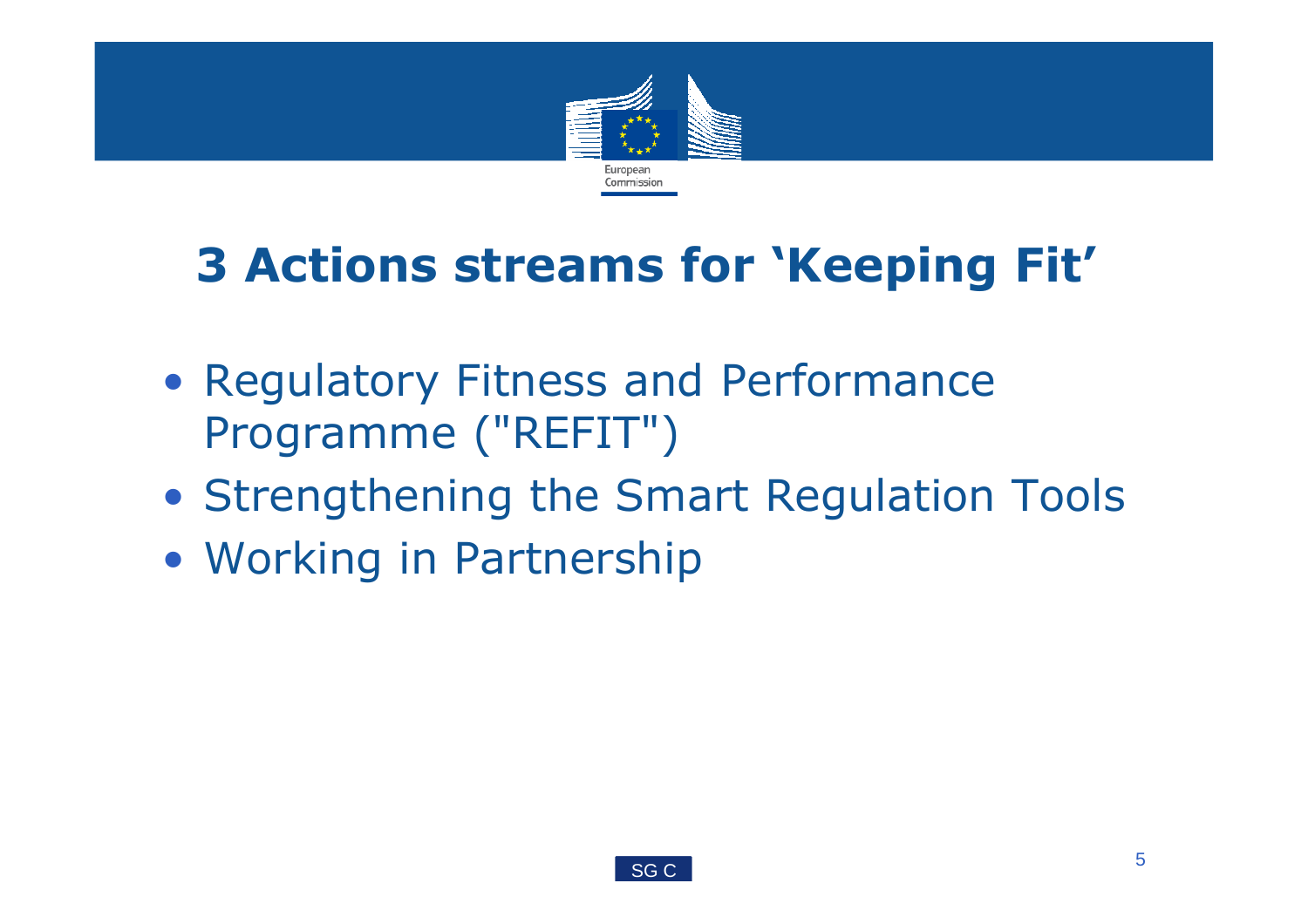

#### **I. Regulatory Fitness and Performance Programme** ("REFIT")

- Identify burdens, inconsistencies, gaps and ineffective measures ('Mapping')
- Consult: Stakeholders informed throughout the process (example: "Top 10")
- Carry out REFIT evaluations and Fitness Checks
- Take action to repeal, simplify or reduce regulatory costs

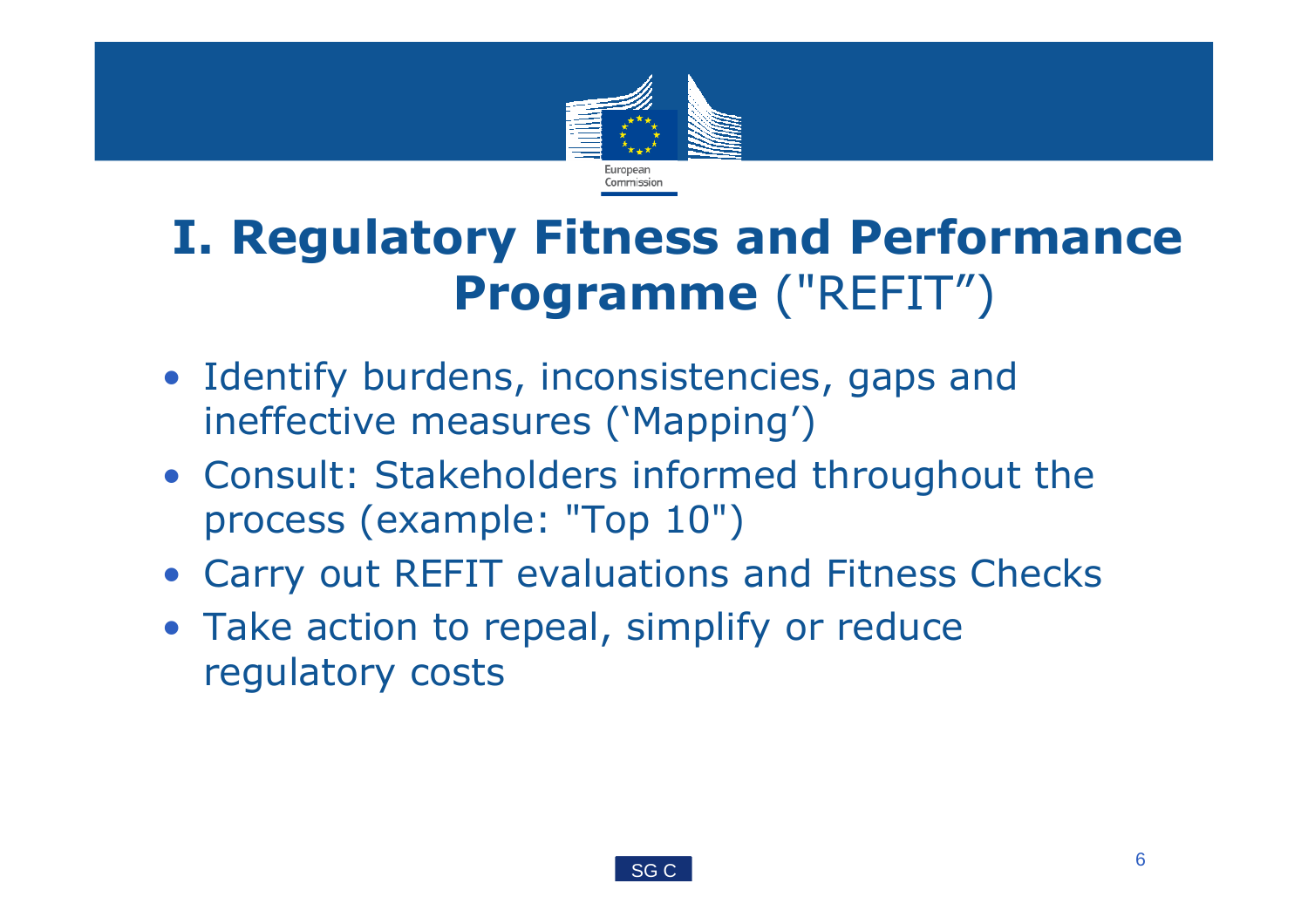

#### **Regulatory Fitness and Performance Programme** ("REFIT")

- Integrate the burden reduction programme for Micro/SME, the rolling simplification programme and evaluations with cost reduction focus
- Absorb and provide the framework for Fitness **Checks**
- Follow-up of the ABR Programme (ABRplus)
- Transparency and tracking system
- Integrated part of policy-making/programming

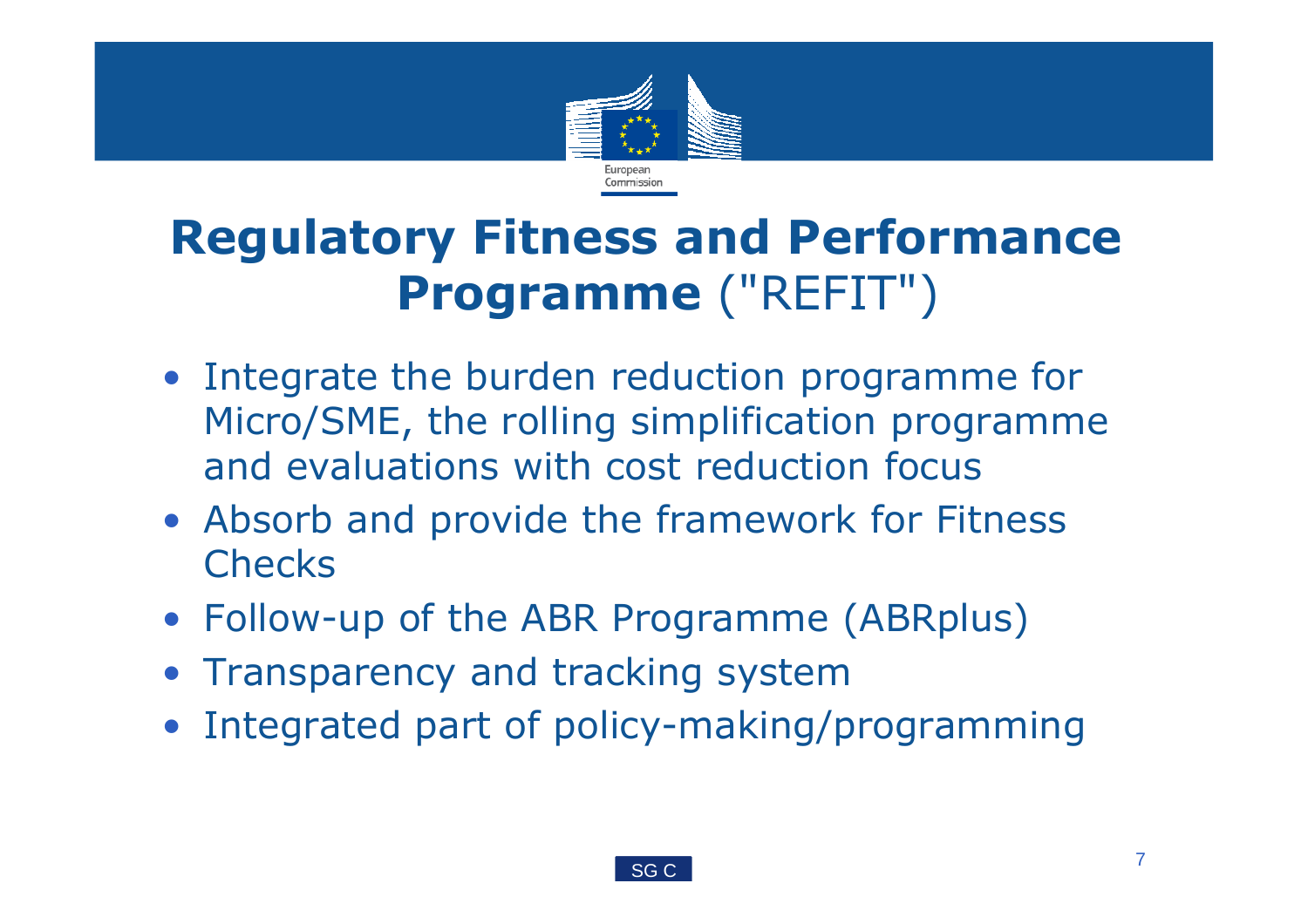

## **III. Strengthening Smart Regulation Tools**

- Impact Assessment
- $\bullet$ Evaluation
- $\bullet$ Public Consultations
- $\bullet$ Implementation of EU Legislation

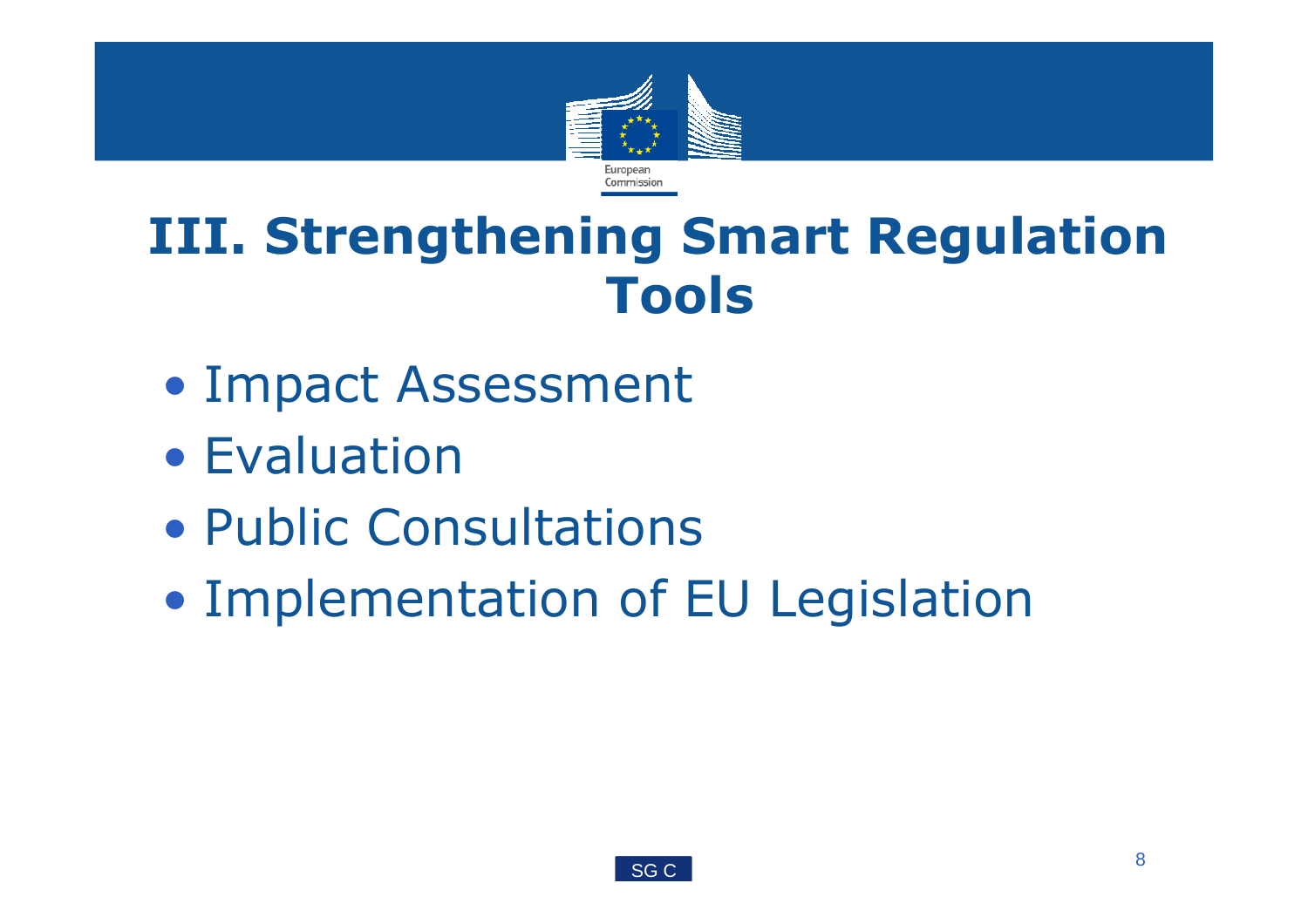

## **Improvements to the IA System**

- $\bullet$ • Improve the ex-ante assessment of costs and benefits
- $\bullet$ Include a 2-page summary sheet
- $\bullet$ Review IA guidelines in 2014

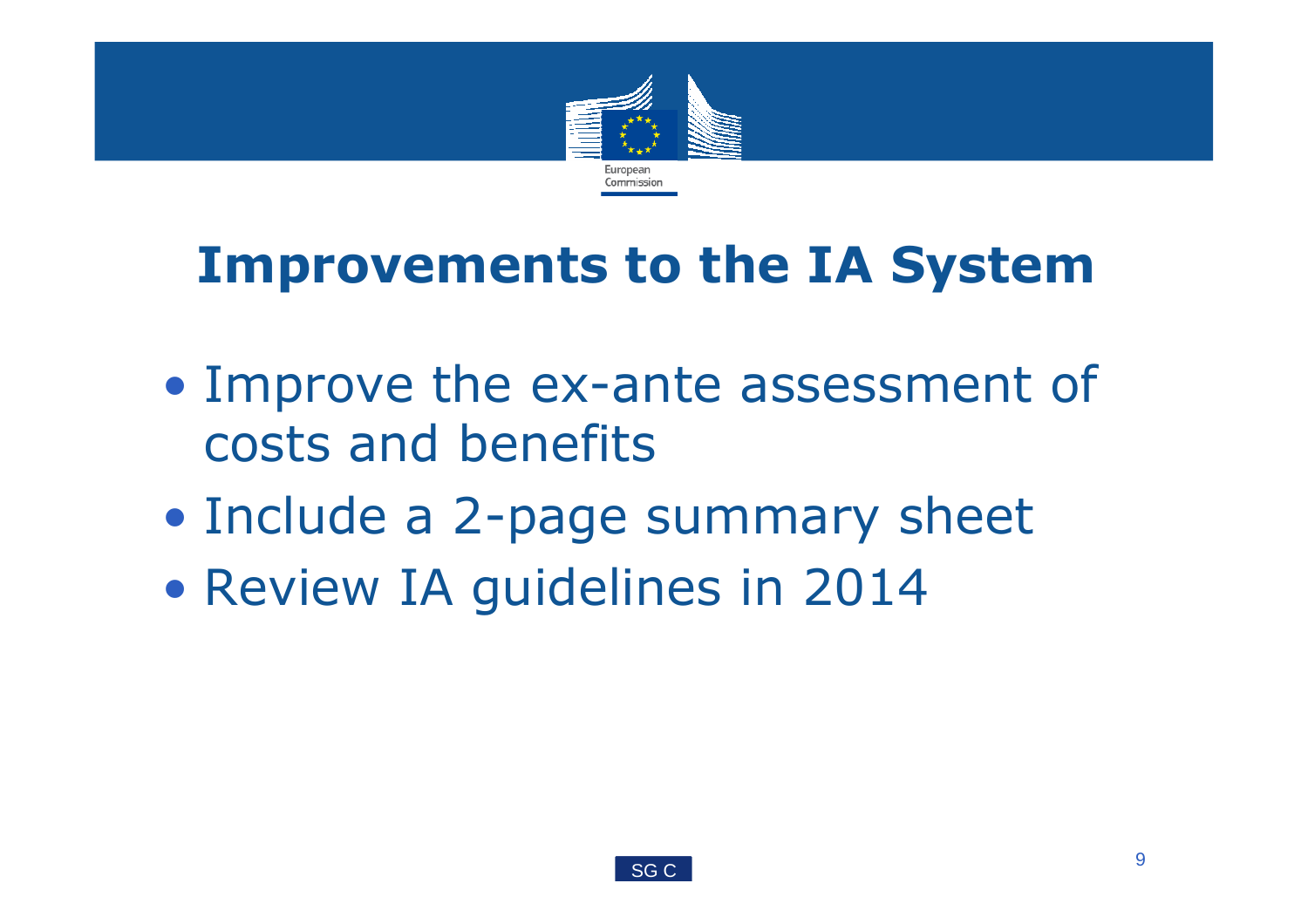

# **Improvements to Evaluation**

- "Evaluate First Principle"
- More attention to broad areas of legislation and cross-cutting issues (via Fitness Checks)
- Pilot joint evaluations with Member States
- Review of Evaluation Guidelines in 2013
- Art. 318 Report: Reporting on Results of EU Financial Programmes

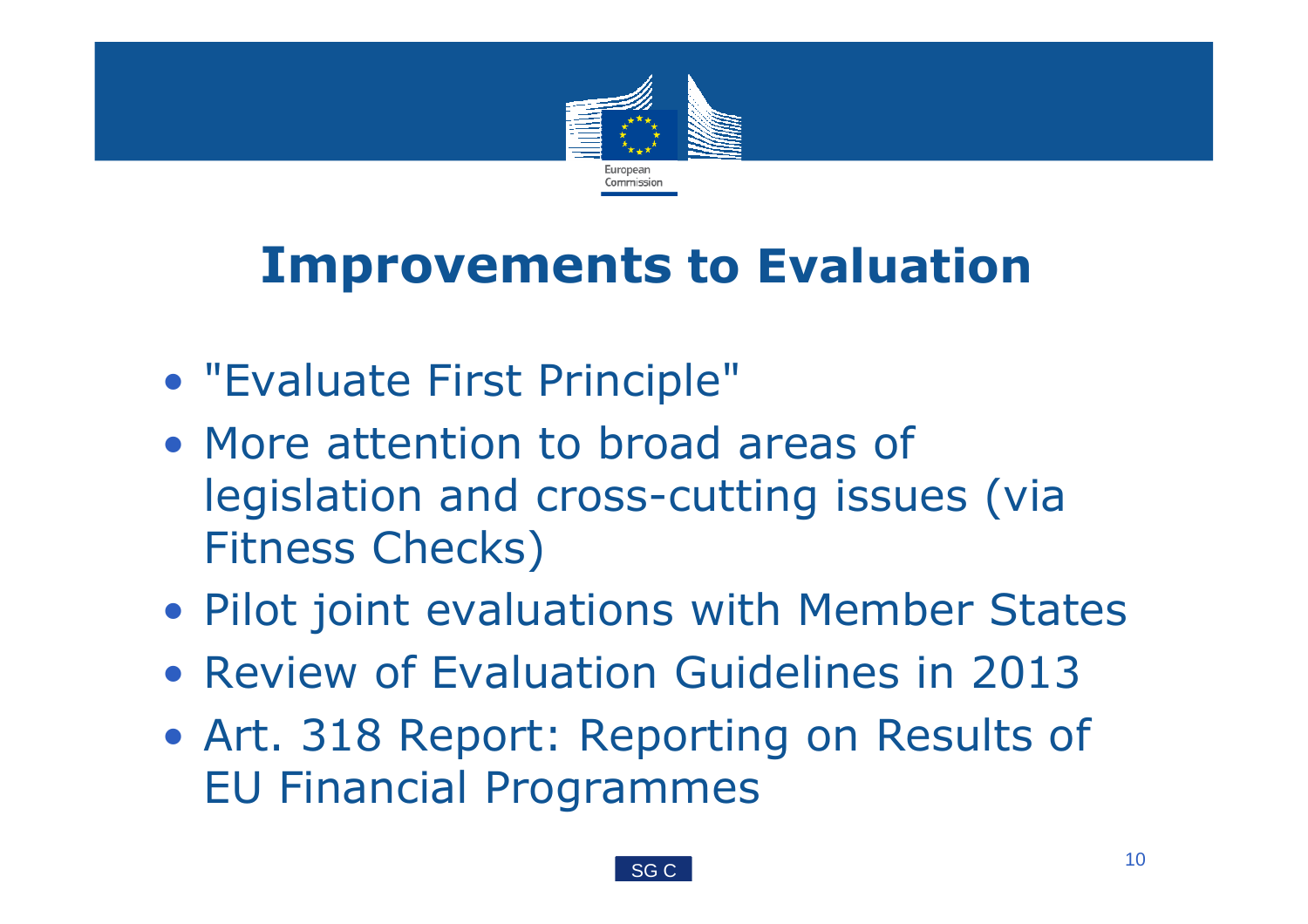

#### **Improvements in Public Consultations**

- Extension to 12 weeks for open internet consultations
- Focused conferences
- Rolling Calendar of planned consultations
- Better feedback
- Wider translation
- Update of minimum consultation standards

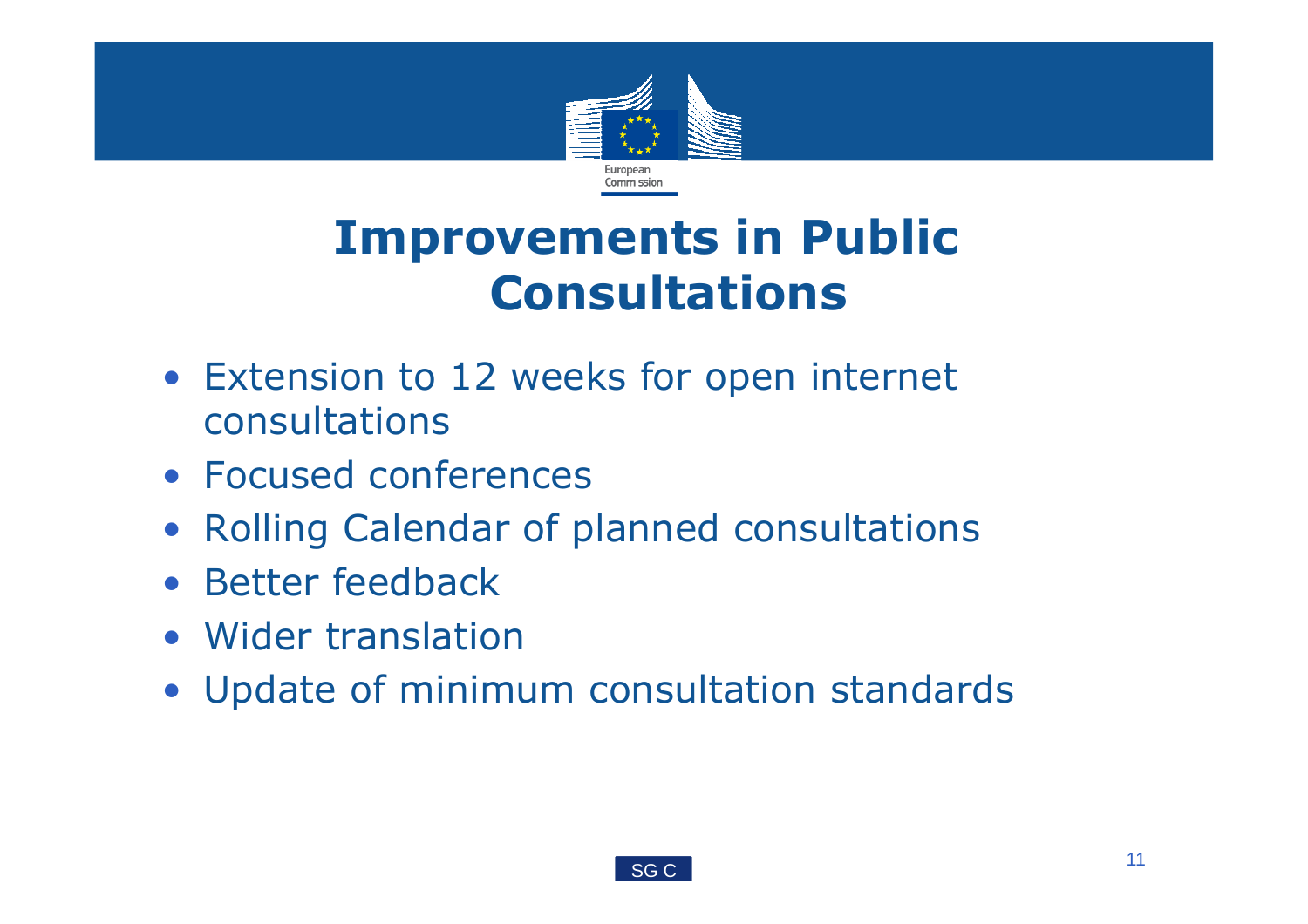

#### **Improvements to implementation of EU Legislation**

- Implementation support (e.g. EU pilot, best practice exchange)
- More systematic and risk-based approach to conformity assessment
- More systematic implementation plans for **Directives**
- Wider use of common commencement dates
- EUR-lex Common portal on-line in 2013

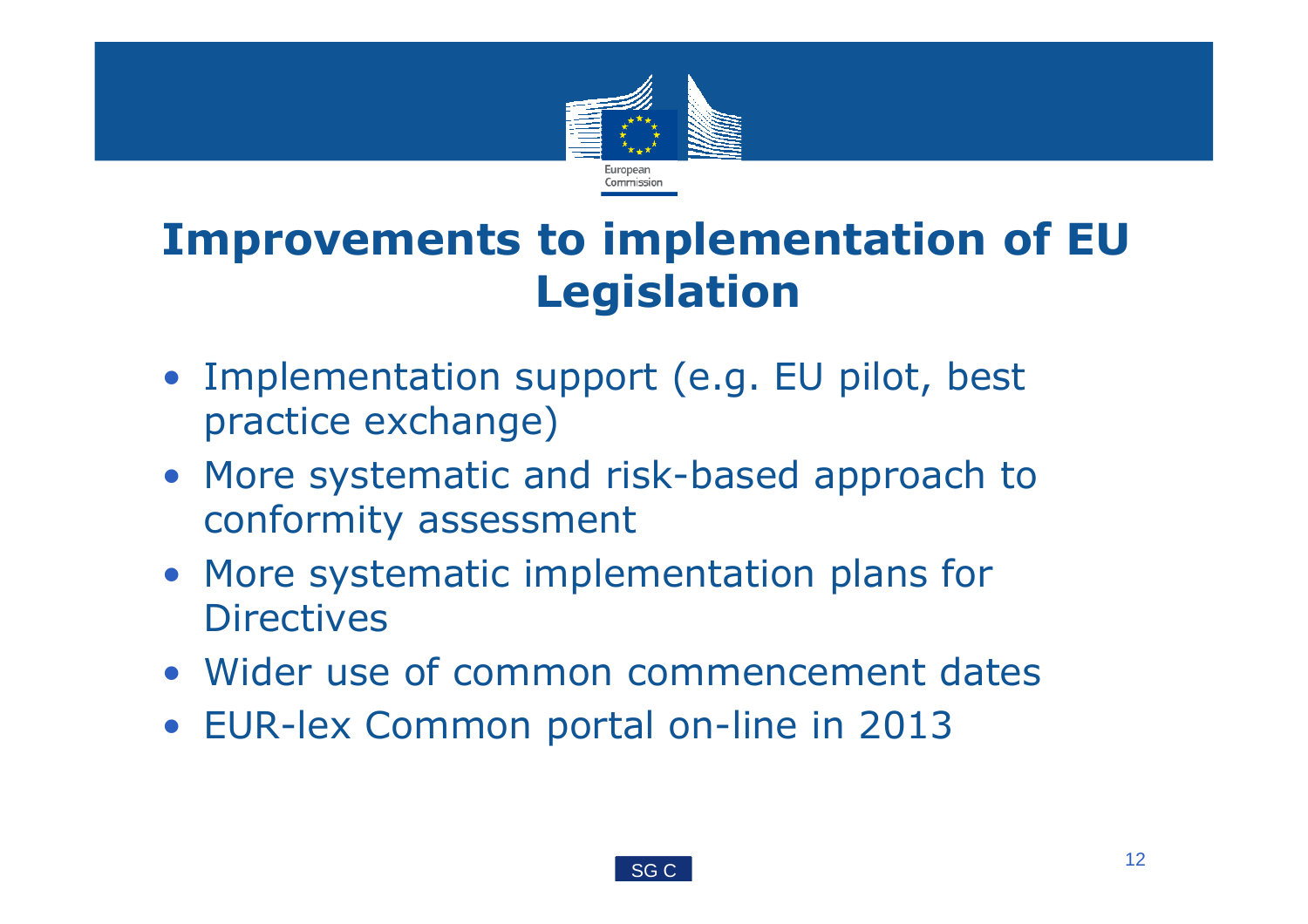

## **III. A Shared Mission**

- Commission + Council + Parliament
	- **Better use of IA in the decision making process**
	- **Analyse impacts for substantive amendments**
- Member States
	- **National administrative capacity/regulatory quality matters -> National impact assessment**
	- $\bullet$  **More active engagement in consultations/ evaluations -> Subsidiarity feedback**
- Stakeholders + Experts